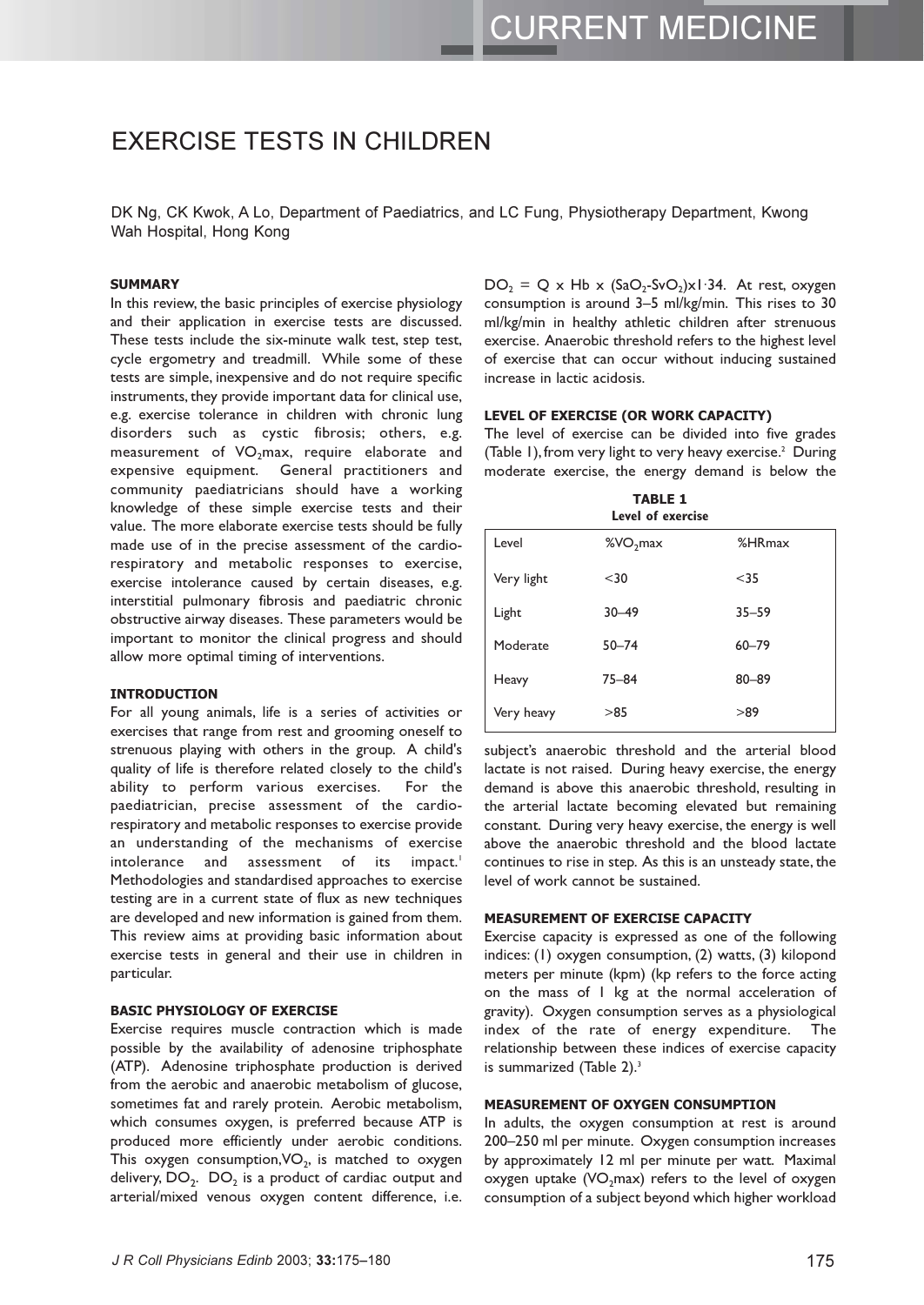does not result in increased oxygen consumption. Instead, the additional workload is met by energy produced from anaerobic metabolism. The cardiac output is the limiting factor for VO<sub>2</sub>max in normal subjects. Most of the increase in cardiac output derives from an increase in heart rate. The cardiac output is approximately five litres plus the VO<sub>2</sub> times five, i.e.  $Q =$ 5 L + VO<sub>2</sub> x 5. A healthy young 70-kg adult should be able to maintain a VO<sub>2</sub>max of about 3L/min. A sedentary existence without exercise can reduce VO<sub>2</sub>max to half of the expected value. VO<sub>2</sub>max is thus commonly used in exercise physiology as a measurement of cardiorespiratory fitness. The VO<sub>2</sub>max is achieved by a combination of increase in cardiac output (up to five times), increased oxygen extraction by tissue (up to three times), and minute ventilation, i.e. the volume of air breathed out per minute, (up to eight times).

Table 2

Relationship between  $\mathbf{0}_2$  consumption and other measures of work.

| $O2$ consumption<br>(ml/min) | Kpm/min | <b>Watts</b> | METS*          |  |
|------------------------------|---------|--------------|----------------|--|
| 225                          | 0       | 0            | I              |  |
| 900                          | 300     | 50           | 4              |  |
| 1,500                        | 600     | 100          | 7              |  |
| 2,100                        | 900     | 150          | $\overline{0}$ |  |
| 2,800                        | 1,200   | 200          | 3              |  |
| 3,500                        | 1,500   | 250          | 16             |  |
| 4,200                        | 1,800   | 300          | 19             |  |
| 5,000                        | 2,100   | 350          | 22             |  |
| * Metabolic Equivalents      |         |              |                |  |

During heavy exercise, the total work exceeds the capacity of aerobic work. The deficit is made up by anaerobic metabolism, of which the principal product is lactic acid. Lactic acid begins to cause distress at levels above 11 mmol/L, which is ten times the normal resting level. Lactate accumulation seems to be the limiting factor for sustained heavy work whilst in moderate to severe exercise, the limiting factor of exercise is the degree of shortness of breath (SOB) or dyspnoea.<sup>4</sup> Shortness of breath is a subjective feeling of 'high' proportion of the maximal breathing capacity (MBC), with this defined as the maximal minute volume of ventilation that the subject can maintain for 15 seconds. MBC is obtained by asking the subject to breathe in and out of a spirometer without the need for removal of carbon dioxide. Dyspnoea ensues when ventilation reaches about a third of MBC. In normal subjects, 60%

of MBC can usually be maintained with difficulty for 15 minutes.

In children with moderate to severe lung diseases, the VO<sub>2</sub>max is limited by their decreased MBC. In addition to their reduced ventilatory reserves, patients with lung diseases have increased ventilatory requirements for a given level of exercise because of increased physiological dead space. Moreover, the physiological dead space does not decrease with exercise in those with lung diseases, in contrast to healthy individuals.

#### **AGE-RELATED EXERCISE CAPACITY**

In proportion to their size, younger children are able to produce less power than older subjects. (VO<sub>2</sub>max increases in roughly direct proportion to body weight.) Compared with adults, children have a faster recovery of heart rate and ventilation after high intensity exercise. This difference in recovery is not well understood, but it may be related to the difference in the rate of production of lactate, hydrogen ion and catecholamines during exercise.

#### **PHYSICAL FITNESS**

Physical fitness includes several components: 1) body composition (i.e. lean and fat body mass); 2) muscular fitness like muscle strength, endurance and flexibility; and 3) cardiorespiratory endurance. Body composition is assessed by skin fold measurement, body mass index, and dual energy X-ray densitometry. VO<sub>2</sub>max traditionally indicates cardio-respiratory endurance. The word 'fitness' is often used broadly as a global indicator of the exercise response when fitness tests are actually designed to assess task-specific capability of the cardiorespiratory system or the musculo-skeletal system. Hence, medical practitioners should avoid the vague term 'physical fitness' for a specific patient, and instead should compare the data obtained from specific tests with previous data for the same tests and norm reference values. It is also important to realise that one's specific area of fitness as assessed by certain instruments, e.g. cycle ergometer, depends partly on one's familiarity with this instrument. This has some importance in testing children as one must ensure that the child being tested is comfortable with the chosen instrument, which is usually either a cycle ergometer or a treadmill.

#### **INDICATIONS FOR EXERCISE TESTS IN CHILDREN**

The three indications to study individuals while they perform exercise.are: 1) an exercise test that can quantify the degree of cardiorespiratory endurance by assessment of an individual's oxygen consumption during maximal exercise (VO<sub>2</sub>max). Comparison of VO<sub>2</sub>max with an age and sex-matched controlled population is informative for assessing an individual's cardiorespiratory endurance and serves to monitor the disease progress. 2) Excercise testing can help to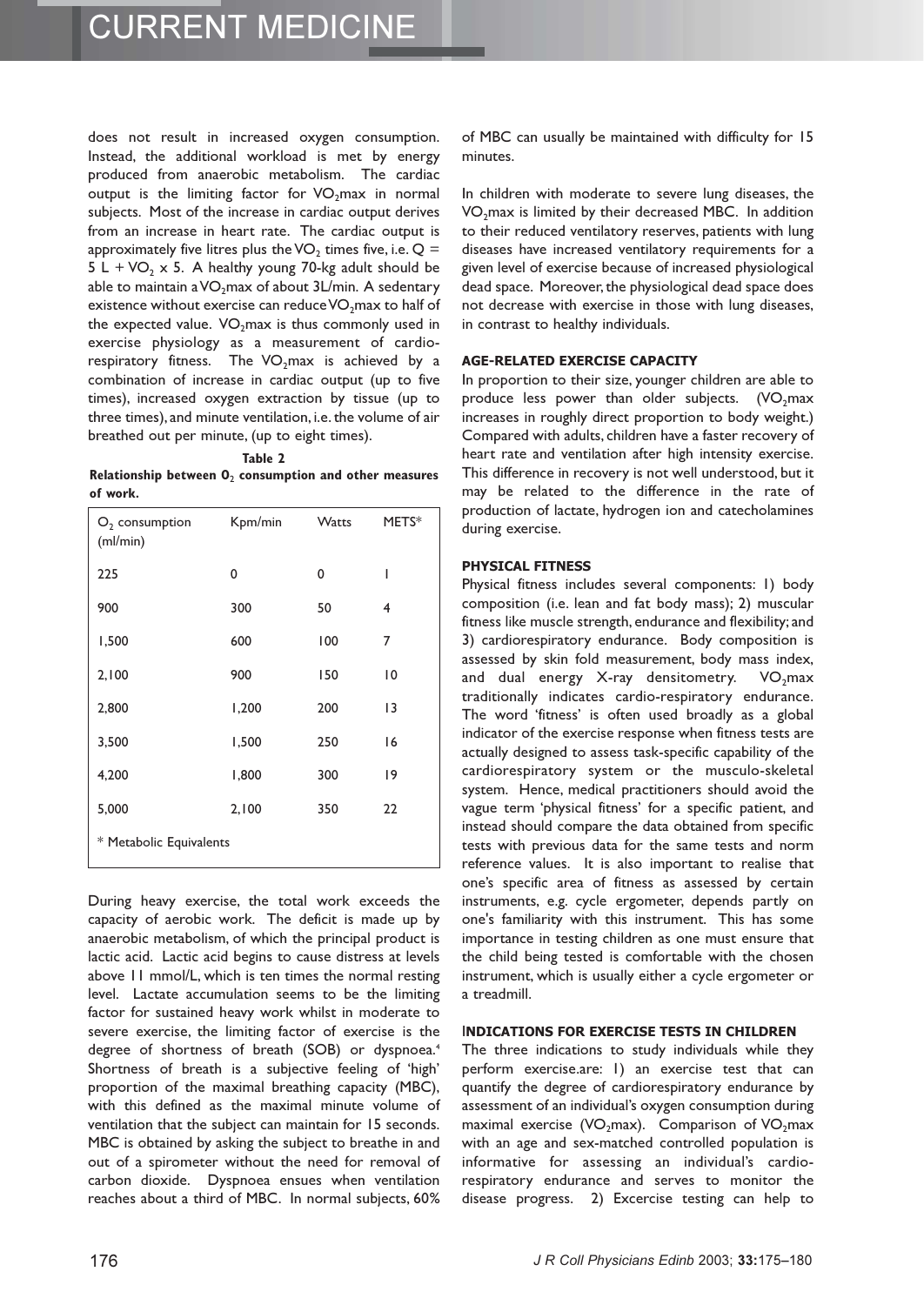elucidate the etiologies for the observed exercise intolerance. Analysis of the results of the exercise tests helps to indicate whether the limiting factor is a pulmonary problem, a cardiac problem, a lack of conditioning of muscles or poor volition. Meanwhile, it also serves to monitor the progress of the disease. 3) Responses to various treatments (e.g. inhaled steroids in asthma) can be assessed.

#### **CHOICE OF EXERCISE TESTS5**

Exercise tests can be classified by complexity. Simple tests require little or no equipment and include a time standardized walk, e.g. a six-minute walk, the threeminute step test, or the grip test for muscle strength. Moderately complex tests entail the use of some equipment, and include the measurement of FEV-1 and FVC, plotting of flow/volume loop and measurement of oxygen consumption and heart rate. More complex tests involve the measurement of oxygen consumption, carbon dioxide production, cardiac output and other measurements derived from them.

Subject to availability, choice of the appropriate test for children depends on the specific clinical questions being asked and the aspect of exercise tolerance that is of interest. For example:

#### Is the exercise intolerance related to airway hyperresponsiveness?

Then measurement of FEV-1 before and after six minutes of exercise would be appropriate.

#### Are ventilatory and cardiac responses to progressively increasing workloads appropriate?

Traditional progressive cycle or treadmill test together with measurement of VO<sub>2</sub> max and cardiac output would be required.

## How much oxygen is needed to prevent exercise desaturation?

A simple double test on treadmill or cycle will give the answer: one that is carried out in room air at progressively more difficult loads until desaturation occurs, and then another with supplemental oxygen at that workload. If desaturation still occurs, the tests will be repeated with a higher FiO<sub>2</sub>.

### What is the ability of the patient to perform work during real-life situations and the cost of that work in terms of oxygenation and heart rate?

A two, six or 12-minute walk test or three-minute step test can provide that information (in specific terms of distance walked in the given time). This can serve as a baseline for comparison with results after intervention and act as a monitor of disease progress.

#### What is the muscle strength?

A strength measure, e.g. the maximum amount of weight liftable at one time, would be appropriate.

#### DETAILS OF DIFFERENT **EXERCISE TESTS: EXERCISE-INDUCED ATRWAY HYPER-RESPONSIVENESS**

Exercise-induced asthma (EIA) occurs in about 60-80% of asthmatic children.<sup>6</sup> When normal healthy children exercise, lung function changes little or may even improve. Towards the end of exercise or a few minutes later, lung function begins to fall, with the maximum fall occuring five to ten minutes after the end of exercise. Recovery in lung function takes place in about 30 to 45 minutes. The upper limit of post-exercise fall in FEV-1 in normal children was found to be 6-8%. Exerciseinduced bronchial reactivity is found only in asthmatics whilst methacholine bronchial hyper-reactivity is found in asthmatics and paediatric chronic obstructive pulmonary diseases (including bronchiectasis, primary ciliary dyskinesia, bronchiolitis obliterans, cystic fibrosis).<sup>7</sup>

Indications of testing for exercise-induced hyperresponsiveness (EIA):

- 1. assessment of severity of bronchial obstruction after exercise;
- 2. evaluation of efficacy of a specific therapy to prevent  $FIA:$
- 3. differentiation of asthma from other chronic obstructive lung diseases during childhood.

#### **METHODOLOGY**

Children should avoid physical activities for at least three hours before exercise testing or they may show an attenuated response due to refractoriness, thought to be related to the release of prostaglandins during exercise. Medications that can influence the pulmonary response to exercise should be stopped prior to the test: six and 12 hours for short and long-acting betaadrenergic drugs, respectively; eight hours for anticholinergic drugs; and 24 hours for the cromolyn group of drugs. Corticosteroids can be continued. Baseline pulmonary function (FEV-1) should be at least 65% of the predicted value, and either a cycle ergometer or a treadmill can be used. One standard test is a six-minute run on a treadmill at a speed of three to five mph with a slope of 10%.<sup>8</sup> This will result in an oxygen consumption of about 60 to 80% of  $VO_2$  max and a heart rate of 170 to 180 bpm. Lung function is measured before exercise and is repeated until satisfactory reproducibility is demonstrated. Measurements are performed in duplicate (recording the best value) at one, three, five, ten and fifteen minutes after exercise. A 10% or greater fall in FEV-1 or PEF is considered a positive response for exercise-induced intolerance. Inhaled beta-adrenergic medications, e.g. salbutamol or terbutaline, should be available in the test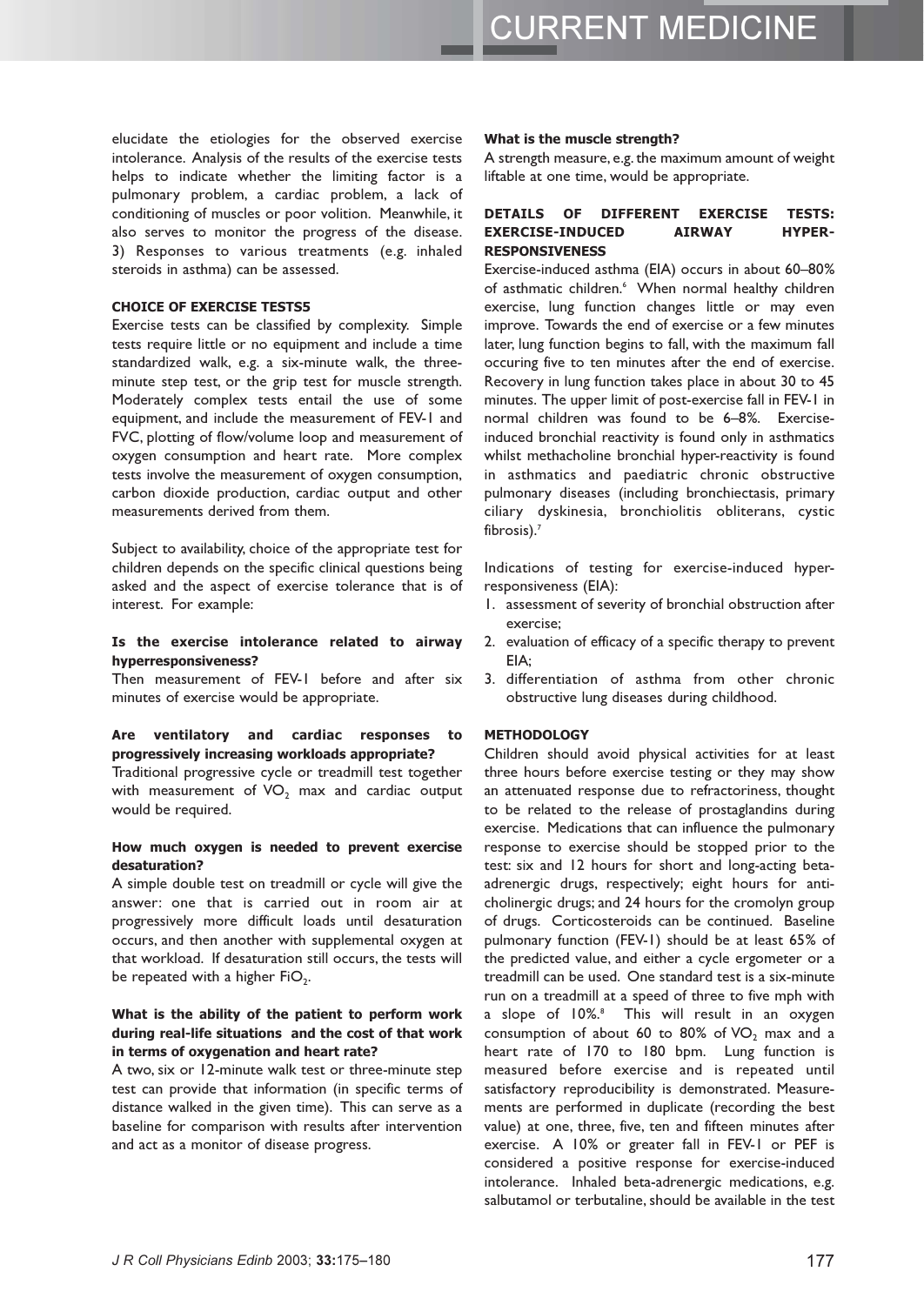laboratory to relieve any symptomatic drop in FEV-1 or PEF.

#### **EXERCISE TESTS OF 'REAL-LIFE' WORK**

The 12-minute walk documenting the distance covered is commonly used in adults.<sup>9</sup> In children, walk tests of two, six and 12-minute duration were validated as useful tests in cystic fibrosis patients and were found to be useful in an intervention study.<sup>12</sup> Another test is the three-minute step test. Outcome measures include distance covered, lowest  $SpO<sub>2</sub>$  reading, highest heart rate reading and the degree of breathlessness (a subjective visual analog score or an objective 15-count breathlessness score).<sup>10</sup>

The methods of performing the six-minute walk test and the step test are elaborated here. The six-minute walk test is performed on level ground, usually along a corridor marked at two-meter intervals. Patients are instructed to try to cover as much distance as possible in six minutes at their own pace, being assured that they can rest at any time during the test. A wheelchair was pushed behind the patient for any necessary rest stops. Patients are informed of the time at 30-second interval, but are given no verbal encouragement. Optimally, children should be allowed to practise the walk until they are used to it. During the test, a pulse oximeter is used to monitor heart rate and SpO<sub>2</sub>. The patient's arm is placed in a sling to hold the hand and finger probe in a horizontal position and to provide stable measurements, and these are recorded at 30-second intervals. Walk distance, peak heart rate and lowest SpO<sub>2</sub> are recorded. The walk distance is directly correlated with  $VO<sub>2</sub>max.<sup>10,11</sup>$  For children with chronic lung diseases, e.g. cystic fibrosis, the walk distance was significantly related to FEV-1." The lowest SpO<sub>2</sub> recorded during the six-minute walk test is found to be significantly related to that obtained from progressive exercise test using a cycle ergometer. However, the peak heart rate obtained with the six-minute walk test is significantly lower than that obtained from the progressive exercise test using a cycle ergometer." Hence, different challenges produce similar response in one parameter, i.e.  $SpO<sub>2</sub>$  and a different response in another parameter, peak heart rate. These heterogeneous responses are common in exercise tests.<sup>12</sup>

The three-minute step test is performed with the child stepping up and down a single step at a height of 15 cm.<sup>13</sup> The work performed in test is a product of the stepping height, the rate, the weight and height (particularly the leg length). The step rate, 30 per minute, is controlled by a metronome. The outcome parameters include lowest  $SpO<sub>2</sub>$  reading, highest heart rate and change of the modified Borg dyspnoea score.<sup>14</sup> Patients can stop if they feel tired or if the SpO<sub>2</sub> fall below 75%, in which case the total number of steps taken is calculated. Patients are given standard

encouragement and shown how to change the leading leg to reduce localized muscle fatigue. This test is more convenient for monitoring than the walk test as the child is moving on the same spot. This test is also less dependent on the patient's motivation as the rate is controlled. Disadvantages of the three-minute step test include its lack of resemblance to daily activity and its workload being dependent on the height and weight of a subject.

#### VENTILATORY AND CARDIAC RESPONSES TO PROGRESSIVELY INCREASING WORKLOADS

The two commonest testing devices are the cycle ergometer and the treadmill. Usually the treadmill is the instrument of choice because the exercise is more familiar to the subject. In treadmill exercise, oxygen consumption is dependent on the subject's weight, and also the speed and incline of the treadmill. A nomogram is available for easy reference.<sup>15</sup> It must be borne in mind that the oxygen uptake is reduced in subjects who are familiar with the procedure. Hence, a subject should be allowed to practise on the treadmill before the formal test so as to improve the validity of the test as an assessment tool. The modern treadmill is a continuous belt which is moved across a smooth platform by an electric motor; the platform is provided with handrails. The mouthpiece supported on a gantry which is linked to the incline of the platform. The speed of the belt and the angle of incline are adjustable, the former usually over the range 0-14.5 kph (0-9 mph), the latter from horizontal to an incline of one in six (17%). The subject should stand on the platform and face the appropriate direction with the belt stationary. As a safety measure, a chain is hooked across the platform behind the subject at the height of the buttocks or a safety harness is worn. The operator steps up the speed from zero gradually until the desired speed is reached. The subject is instructed to stand erect with head up, and to take long steps and lift the feet only to the extent which is required for normal walking. The handrail can be held at the start of exercise but the rail should be released before measurement is begun. As an additional precaution, there should be a safety button within the reach of the subject for decelerating the belt. An abrupt end to the forward motion is undesirable as this can lead to the subject being propelled forward by his kinetic energy.

In cycle ergometry, the work rate input is determined by the load on the cycle's flywheel and the subject pedals at a constant rate. Most cycle ergometers are calibrated in watts or in kpm per minute, and the oxygen consumption can be obtained as from Table 2. Consequently, the fundamental difference between these two input devices is that with the cycle ergometer, the work rate (power) input is known precisely, while with treadmill exercise the external work rate can only be estimated from body weight,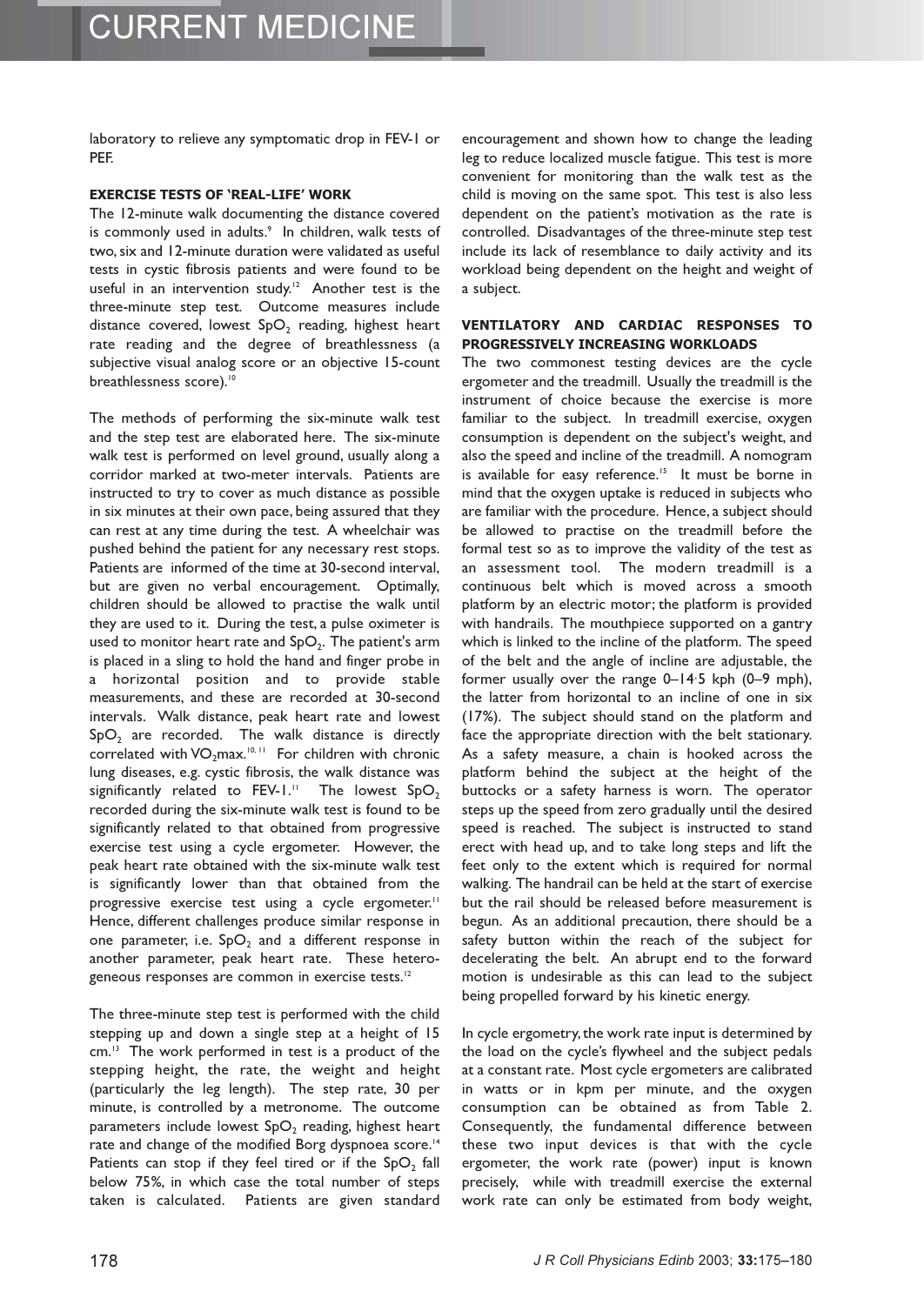slope and velocity of the treadmill. VO<sub>2</sub>max during cycling is on average 10% lower than that obtained from treadmill, except in experienced cyclists.<sup>16</sup> Another benefit of the cycle ergometer is the change in exercise level is achieved by altering the load on the flywheel, which is much less obvious than the change in the incline or speed as required for treadmill. Obvious changes often evoke anxiety and may result in a change in the muscle groups involved in the exercise. The disadvantage with cycle ergometers is that the child may not be adept at bicycle riding; the investigator must therefore always be aware that cardiorespiratory responses are task-specific. Hence, one may underestimate the fitness of a child who is good at, for example, swimming but who has never ridden a bicycle. A second disadvantage is that the child is required to maintain a constant pedaling rate, particularly at low work rates. This can be compensated for by specially designed ergometers in which the external load is adjusted to the pedaling rate to maintain a constant work rate. Cycle ergometry with handgrips instead of pedals is used to study the responses to exercise with the arms.

The child undergoing exercise test should be placed in an environment with little distraction. A child also requires gentle, continuous verbal encouragement during the test. Gas exchange analysis systems are of two general types: continuous-measurement (breath-bybreath) and discrete measurement (requiring mixing chambers of the exhaled gas). Both systems can yield useful and accurate information on cardiorespiratory responses to exercise. The usual progressive exercise protocol lasts between ten and 15 minutes, and usually the test is performed at work rates that are above the subject's lactate or anaerobic threshold during the second half of the test. It must be realized that maximal exercise tests are not representative of patterns of physical activities actually encountered in children. It was shown that children normally engaged in low and medium intensity activities 77% of time and highintensity activity 3.1% of the time from 8 a.m. to 8 p.m.<sup>17</sup> Normal reference range values of maximal exercise tests are obtained from studies carried out in large samples of healthy children. These values are profoundly effort-dependent, and healthy subjects are routinely cajoled and prodded to continue exercising in the highintensity range to achieve data of optimal quality. In contrast, patients with known or even suspected abnormalities are not encouraged as vigorously as are healthy subjects. Lactic acidosis, and respiratory or cardiac insufficiency can accompany high work rates, and this causes reasonable concern regarding the safety of high-intensity exercise testing in individuals with heart or lung disease. Hence, it is important to have qualified medical staff with appropriate equipment for emergency treatment by the side of the patient. His/her main tasks would be to stop the test if the child is clinically unstable

and to respond to any complications, e.g. asthmatic attacks, arrhythmia. Consequently, published 'normal' maximal values may not be reliable for children with suspected impairment, for whom a progressive submaximal test is more appropriate.

#### SAFETY OF EXERCISE TESTING IN CHILDREN

The complication rate was 1.79% in one series of 1,730 studies.<sup>18</sup> It included chest pain, dizziness or syncope, and decreased blood pressure. Hazardous arrhythmias occurred in only 0.46% of subjects. No mortality was recorded.

#### **REFERENCES**

- $\mathbf{L}$ Cooper DM and Springer C. Pulmonary function assessment in the laboratory during exercise. In: Chernick V, Boat TF, Kendig EL, editors. Kendig's disorders of the respiratory tract in children. 6th ed. Philadelphia: W.B. Saunders Company; 1998; 214-37.
- Pollock ML and Wilmore JH. Exercise in Health and  $\overline{2}$ Disease: Evaluation and Prescription for Prevention and Rehabilitation. 2nd ed. Philadelphia: WB Saunders Company; 1990.
- 3 Light RW. Clinical pulmonary function testing, exercise testing, and disability evaluation. In: Retford DC, Millet KC, Lehr T, Schwartz A, editors. Chest medicine: essentials of pulmonary and critical care medicine. Maryland; Williams & Wilkins, Maryland; 1995.
- Lumb AB. Nunn's applied Respiratory Physiology. 5th ed.  $\overline{4}$ Butterworth Heinemann; 2000; 338-41.
- Orenstein DM. Exercise testing in cystic fibrosis. Pediatr  $\overline{5}$ Pulmonol 1998; 25:223-5.
- Godfrey S, Silverman M, Andersen SD. The use of the treadmill for assessing exercise-induced asthma and the effect of varying the severity and duration of exercise. Pediatrics 1975; 56:893.
- Avital A, Springer C, Bar-Yishay E et al. Adenosine,  $\overline{7}$ methacholine and exercise challenges in children with asthma or paediatric chronic obstructive pulmonary disease. Thorax 1995; 50:511.
- Eggleston PA, Rosenthal RR, Anderson SA et al. Guidelines  $\mathsf{R}$ for the methodology of exercise challenge testing of asthmatics. Study Group on exercise challenge, bronchoprovocation committee, American Academy of Allergy. J Allergy Clin Immunol 1979; 64:642.
- $\mathbf{q}$ Bernstein ML, Despars JA, Singh NP et al. Reanalysis of the 12-minute walk in patients with chronic obstructive pulmonary disease. Chest 1994; 105:163-7.
- 10 Prasad SA, Randall SD, Balfour-Lynn IM. Fifteen-count breathlessness score: an objective measure for children. Pediatr Pulmonol 2000; 30:56-62.
- 11 Nixon PA, Joswiak ML, Fricker FJ. A six-minute walk test for assessing exercise tolerance in severely ill children. | Pediatr 1996; 129:362-6.
- 12 Gulmans VAM, van Veldhoven NHMJ, Meer Kd et al. The six-minute walking test in children with cystic fibrosis: reliability and validity. Pediatr Pulmonol 1996; 22:85-9.
- 13 Balfour-Lynn IM, Prasad SA, Laverty A et al. A step in the